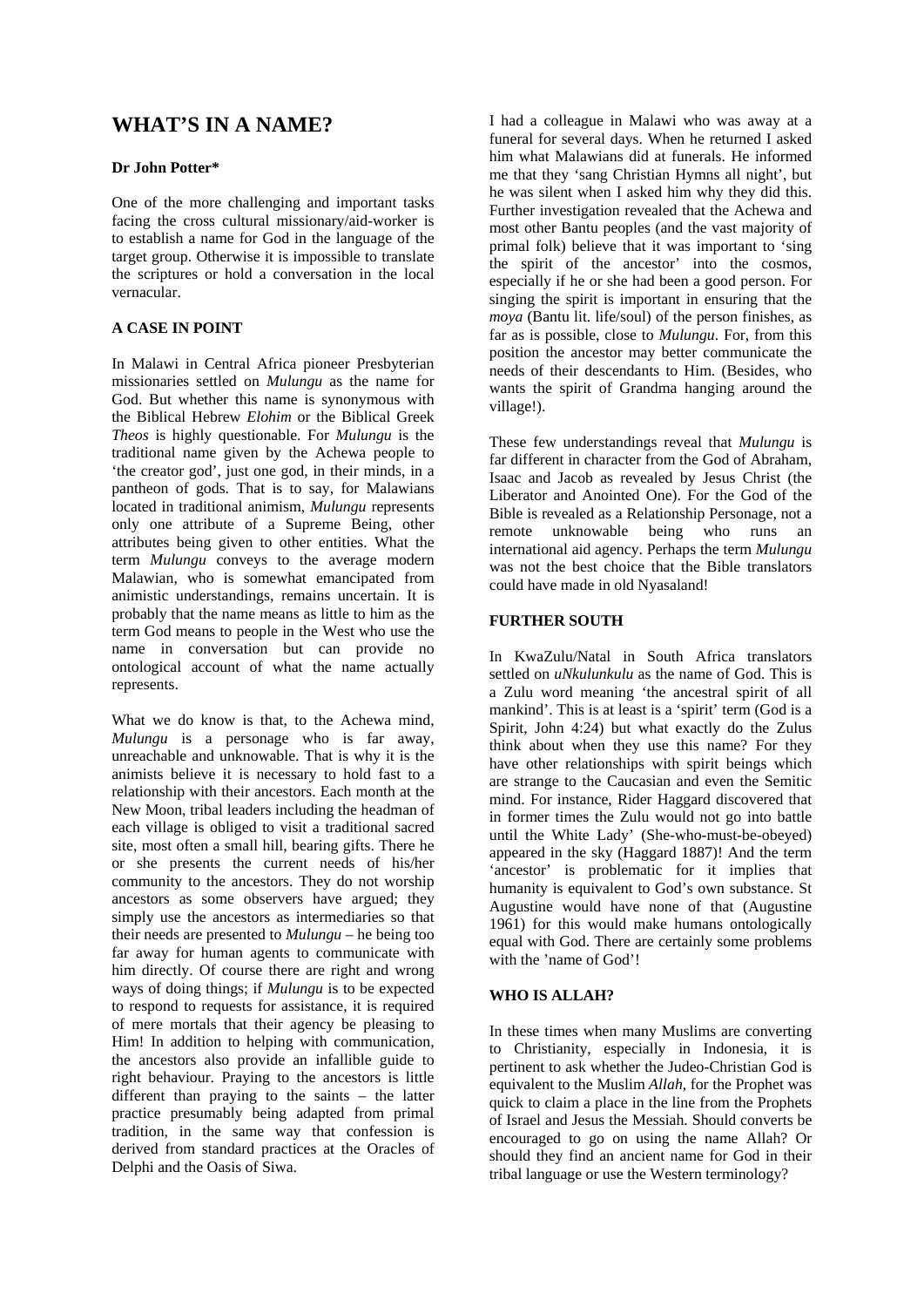The Hebrew terms translated 'God' in the Masoretic text are *El*, *Elah* and *Elohim*. *El* came to the language of the sons of Eber (Genesis 10:23- 24) from the Chaldeans in antiquity; it seems to refer to God's sovereignty and majesty and is most often translated in the English text as The Mighty One or The Most High God. For example, it is used in Genesis 14 with reference to Melchi-zedek (lit. the King of Righteousness), King of Salem and Priest of *the Most High God*. And in Genesis 17 the deity reveals Himself to Abraham by this name when he called on him to make Covenant,

The term *Elah* (or *Eloah*) usually refers to God as an object of worship. It is found in the Masoretic text mainly in the books of Daniel and Ezra at the time of the fall and restoration of Jerusalem; the seventy years 586 to-516 BC (see Potter, 1993). *Eloah* is also the term used in the book of Job.

But by far the most often used word for God in the Hebrew text is *Elohim*. This is problematic for those who follow *Allah* as it has plural connotations: e.g. 'Let us make man in our own image, after our own likeness…' (Genesis 1:26). If Islam is certain about anything it is that God is One! And if that is their key presupposition as to the nature of God, then there is a serious discrepancy between traditional Judaism and the dictates of the Prophet. And this, and other things, makes the Islamic claim that *Allah* in pre-Islamic times was the God of the Israeli Patriarchs and prophets, and the apostles and followers of Jesus, more than dubious because it is clear that while both Jews and Christians see God as One they also see him revealed as different personages – as difficult as this concept maybe to explain and comprehend. For God revealed Himself to Abraham, Samuel and the Apostles, as 'The Word of the Lord' (Heb. *Dabar*; Gk. *Logos* – see Genesis 15:1; I Sam. 3:21 and John 1:1-14) and to Moshe as *Yahweh* (The One Who Is - 'I am'). To Christians He is Father (Jesus's special term), The Word made Flesh and the Indwelling Spirit (the free gift of the Father to humanity). No traditional vernacular names here!

# **THE MOON GOD**

Some commentators have argued from archeological diggings that the name *Allah* was the name given to the Moon God who was worshipped throughout the Middle East prior to the establishment of Islam<sup>1</sup>. Moon God artifacts are commonly found in the region from the mountains of Turkey (Ararat) to the banks of the Nile. In fact, it has been established that Moon God worship was the most popular religion throughout ancient Mesopotamia amongst the Assyrians, Babylonians and Acadians. Artifacts from the Temple of the Moon God at Ur excavated by Sir Leonard Woolley are displayed in the British Museum to this day. The Moon God was universally represented as a man sitting on a throne with a *crescent moon* carved on his chest.

Coming to Southern Arabia, excavations have revealed thousands of inscriptions on walls that suggest that 'South Arabia's stellar religion has always been dominated by the Moon God in various forms'<sup>2</sup>. While the people of Mecca worshiped 360 gods at the Kabah (the white stone shrine in Mecca), the Moon God was the chief deity there right up until Muhammad's time. The widespread name of the Moon God was Sin but his title was *al-ilah* (lit. the deity, the chief or high god – see *Elah* above). This name was shortened to *Allah* in pre-Islamic times in Arabia.

So it seems that Muhammad was pragmatic amongst his home town polytheistic community by taking the local name of the chief deity as the name of God and proclaiming the Moon God (*Allah*) to be 'the greatest' god. This conclusion is supported by the fact that the name *Allah* is never defined in the Qur'an, presumably because the name *Allah* was already well known to the Arabian populace. But, like the Bible translators in Malawi, by taking the name of God from just one of the local pantheon, Muhammad may have created a problem for himself and posterity – what do Muslims think about when they cry '*Allah akbar!*' (God is the greater, or the greatest)?

It is clear why Muhammad's claim to Jews and Christians that *Allah* was their God fell on "deaf ears" for *Allah* is clearly connected to the crescent moon, and the Bible is full of admonitions to refrain from worshipping deities related to heavenly bodies (see Deuteronomy 4:19; Jeremiah 8:2 and Zephaniah 1:5, etc.). *Allah* was not a good name to use if you wanted to bring Judeo-Christianity under your covering. And it remains so to this time.

As an aside, the embracing of the Kabah by Muslims is an interesting conundrum. The ancient mythology concerning the Kabah is that the stone which it houses is none other than the stone which came down from heaven in Pre-Flood times 'through the kingdoms of the world'. According to Arabian tradition, it was rediscovered by Abraham and Ishmael around 1900BC. Gilmore (1885) claims that Muhammad preached *against* the worship of the stone and in doing so earned the wrath of the local priests. In fact, they planned to kill him and this was the cause of him having to flee by night from Mecca to Medina. If this is so, it is a strange contradiction that Muslims visit Mecca to kiss the stone in their hajj! Perhaps this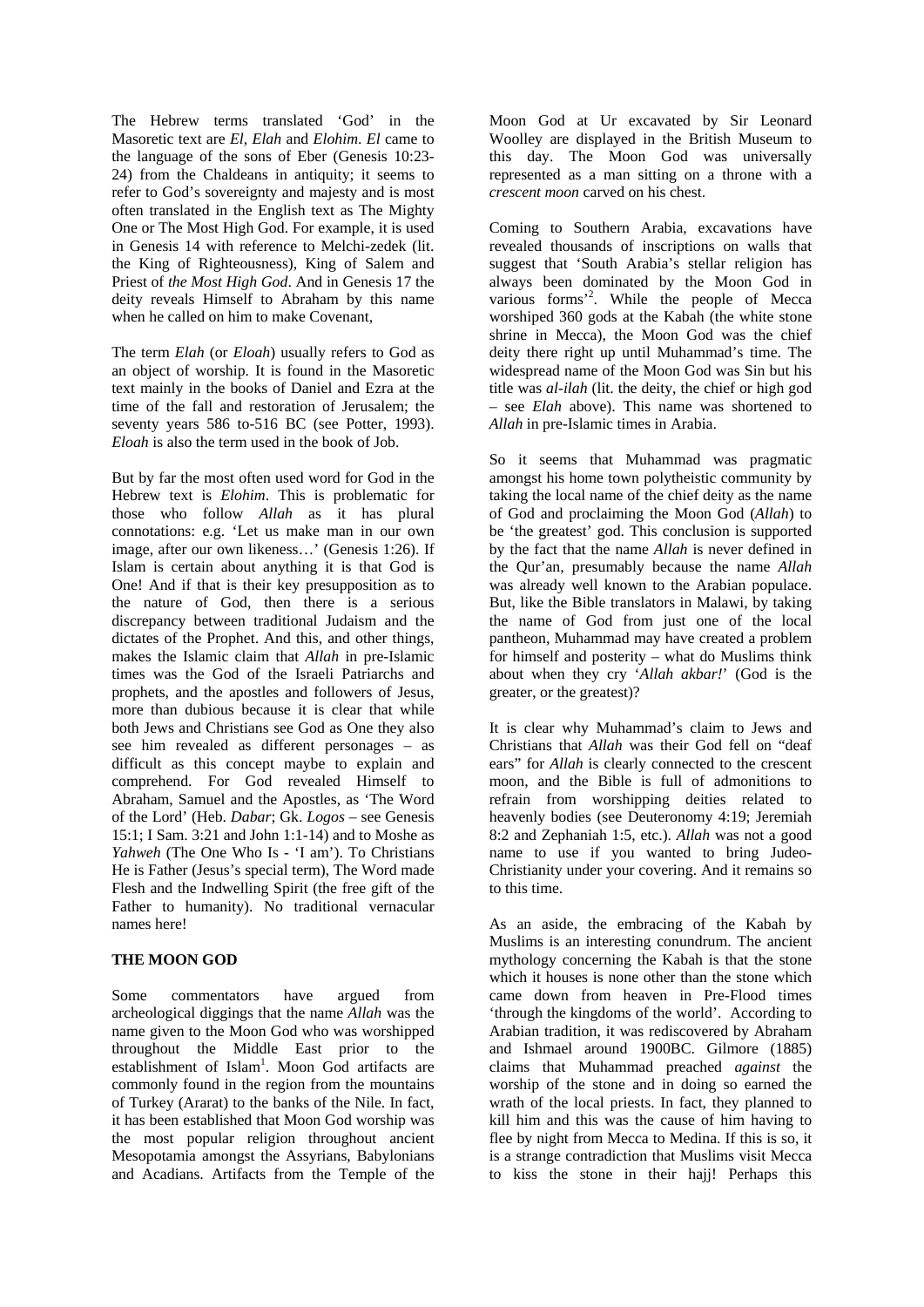highlights another case of problems arising when we use an old name for a new proposition.

#### **THE MINISTRY OF JESUS**

The distinctive characteristic of Judaism and Christianity over other religions is that they prescribe the possibility of intimacy with Deity. In the case of Judaism this intimacy was the preserve of special people. Maybe Shem was the first, for Noah refers to 'Shem's God' in Genesis 9:26. With regard to the Hebrews, Abraham's encounters with God are foundational for both Israel and Christians. Moses was next (Exodus 3:1-6), then Joshua and Samuel and later the Israeli Prophets.

The unique aspect of the New Covenant that God has made with both Jews and Gentiles is that all believers may experience intimacy with the Lord (Jeremiah 31:33-34, Hebrews 8:10-12). That is to say, the special favour God granted to one nation and to certain personages in that nation under the Mosaic Covenant given at Sinai (which is now decaying and fading away – Hebrews 8:13) has been replaced by a better Covenant which is open to all who open themselves to the Lordship of the risen Jesus.

Jesus choice of a name for God was innovative even for the Jews. He called Him 'Father'. This did away with remoter, abstract traditional terms like 'Almighty God' and re-emphasized the possibility of relationship. This is critical to both our ontological and epistemological understandings of whom and what God is. What we 'know' from an intimate experience with another personage is vastly superior for an ongoing practical relationship than knowing about a person who is only knowable in an intellectual sense. We may all say that we 'know' the current Prime Minister of Australia but the reality is that have no intimacy with her and cannot claim that we have a working relationship with her. How can we relate and cooperate to a God that is remote and unavailable to our senses?

## **RECENT TIMES**

The modern day Samoan Prophet, Miloalii Siilata, reports that a number of Pacific nations have made Covenant with the *God of Israel* in recent times (private communication). Papua New Guinea was the first  $(26<sup>th</sup>$  August  $2007)<sup>3</sup>$ . Vanuatu was the second  $(14<sup>th</sup>$  may 2010) and the Solomon Islands the most recent  $(8<sup>th</sup>$  July 2012). While this may be something we would applaud, the name *God of Israel* is confrontational in maintaining some old debates. The term has obvious problems for Muslims, placing covenant keeping countries in the Israeli camp. This highlights the fact that there is a growing dichotomy in Christianity circles with

regard to whether Christians need to be grafted into Israel (Romans 11:24) or whether God in Jesus has made 'one new man' (Ephesians 2:14-18).

It is becoming clear that the worldwide Christian Intercessory Movement favours the first position, for the waving of Israeli flags is commonly practiced amongst them. And in some cases this appears to be just an initiation point for a wholesale return to Jewish practices under the Law of Moses; celebration of the Feasts by the Jewish calendar and celebration of Shabbat on the Sabbath (Saturday) in particular. How do we relate to this behavior when the injunction of the writer to the Hebrews is that the Old (Mosaic) Covenant is 'decaying, growing old and is ready to vanish away'? (Hebrews 8:13)? Or the writings of the Apostle Paul who says that the wall of partition is broken down, that Jew and Gentile are reconciled (at peace), and both have access to the Holy Spirit. By using the name 'God of Israel' are we not overlooking reconciliation, reaffirming the old divisions, bringing unnecessary affront (to Islam in particular) in an age when nations are sharply divided as to their opinions of the modern nation of Israel?

In his letter to the Galatians, Paul makes the point that 'as many as are under the works of the Law are under a curse… that no man is justified by the Law in the sight of God… (rather) the just shall live by faith<sup>'4</sup>? And further, that 'Christ has redeemed us from the curse of the Law… that the blessing of Abraham might come upon (us)', i.e. that we might receive the promised Spirit (Galatians 3:10-14). For by Paul's analysis, the promises were made to Abraham and his seed (singular), i.e. Jesus the Christ (Messiah). This view is confirmed in the first verse in the New Testament which affirms that Jesus Christ is '…the son of David and the son of Abraham' (Matthew 1:1). By this account, Jesus of Nazareth is the recipient of the Eternal Covenants made between the Lord and Abraham (Genesis 15:18, 17:6-8) and the Lord and David (II Samuel 7: 8-17). In the great ecclesiastical meeting in Jerusalem called to discuss the necessity that Gentile Christian converts should be circumcised, the apostle Peter was quite sure that it was unnecessary to 'put a yoke (the Law) on the neck of the disciples which neither our fathers nor we were able to bear' (Acts 15:10). In the light of these reports, why would some argue that Christians are called to a neo-Judaism under the Old Covenant?

My view is that the Pacific nations would be better to have made covenant with 'the God of Abraham'. This is a name that is satisfactory to both Jews and Christians; and even Muslims might accept it if it was presented to them the right way. For the sons of Ishmael are also Abraham's descendants, reconciled to God by the blood of Jesus.